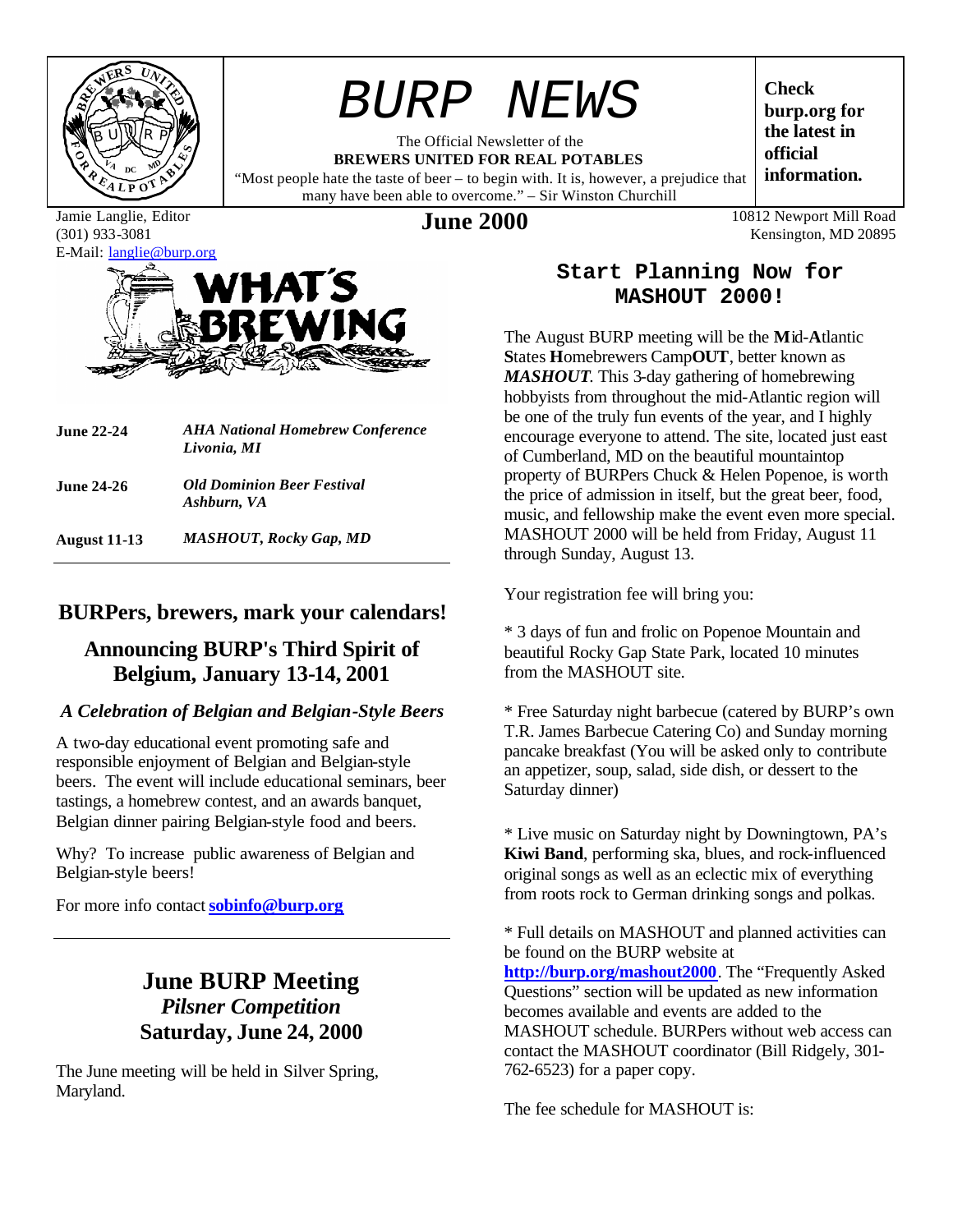1) Individual (13 years and above) - \$18.00 (All individuals under 21 years of age must be accompanied by an adult) 2) Adult Couple - \$30.00 3) Child (2 – 12 years) - \$8.00 4) Child Under 2 years – Free

Just fill out and send the registration form available at http://www.burp.org/mashout, along with your check (payable to **BURP**) to:

#### **MASHOUT 2000 15 Harvard Court Rockville, MD 20850-1148**

(Those without Internet access can use the form at the end of this issue)

If you have e-mail access, please include your e-mail address so that acknowledgement of your registration as well as directions to the site can be sent via e-mail. If you don't have e-mail access, you will receive a copy of the MASHOUT "Frequently Asked Questions" document, along with directions, by regular mail.

Those attending MASHOUT will help out greatly by bringing tables and folding chairs, as well as cook stoves and cooking utensils (especially skillets) for helping prepare the pancake breakfast on Sunday morning. Also, we ask that you bring any serving utensils needed for your contribution to Saturday night's dinner.

If you play an instrument, bring it along for the campfire jam session and singalong on Friday night.

Finally, if you haven't yet brewed for MASHOUT, get those brew kettles going! Everyone is asked to bring at least 3 gallons of homebrew in either keg or bottle form. It's an opportunity to share your finest with homebrewers from all over the region. And don't forget the alt/kolsch/witbier homebrew competition, which will be held at MASHOUT and will be open to all those attending. Bruce Bennett will provide details, but to see a description of these styles, check the BURP style guidelines at **http://burp.org/guidelin.htm**.

Contributions of non-alcoholic sodas, seltzers, and other beverages will also be very much appreciated by both the younger set and those who wish to take an occasional break from the fermented stuff.

Get those registration forms in today! I look forward to seeing everyone at **MASHOUT 2000**!



# **BURP EDUCATION UPDATE**

*Wendy Aaronson Minister of Enlightenment*

#### **JUNE COMMERCIAL TASTING**: The June

competition will be pilsners, and to further educate ourselves in this beer style, BURP will sponsor a commercial tasting. Jim Busch will lead a discussion of the style followed by a tasting of 6 -8 commercial examples. Victory Prima Pils is a given in this tasting, but can you tell the difference between Prima and Hop Pocket? How does Pilsner Urquell fare in a blind tasting? This is a great opportunity to learn about the style and gain experience in evaluating beer with regard to adherence to style and technical flaws. Individuals who participate in this tasting, including non-BJCP judges, are also encouraged to judge at the BURP Pilsner club competition. The tasting will begin 30 minutes before the official start of the meeting. Please arrive by 12:25 p.m.

**BJCP EXAM RESULTS:** We still have not received the results of the February BJCP exam. Unfortunately, Scott Bickham did not know anything either because he is not involved.



**Dittmann's Dispatch** *John Dittmann, Fearless Leader*

Greetings all,

It was a hot weekend for the Spirit of Free Beer. Outdoor temperatures climbed into the nineties each day, and many will admit it did not seem cooler inside the brewery. Entry numbers were not as large as previous years, but the contest was well run and I heard very few complaints.

Congratulations to Bruce Bennett who headed up the contest, Keith Chamberlin for being Registrar, Jim Ferguson, for serving as Steward Coordinator, Alison Skeel for being Facilities Coordinator, Steve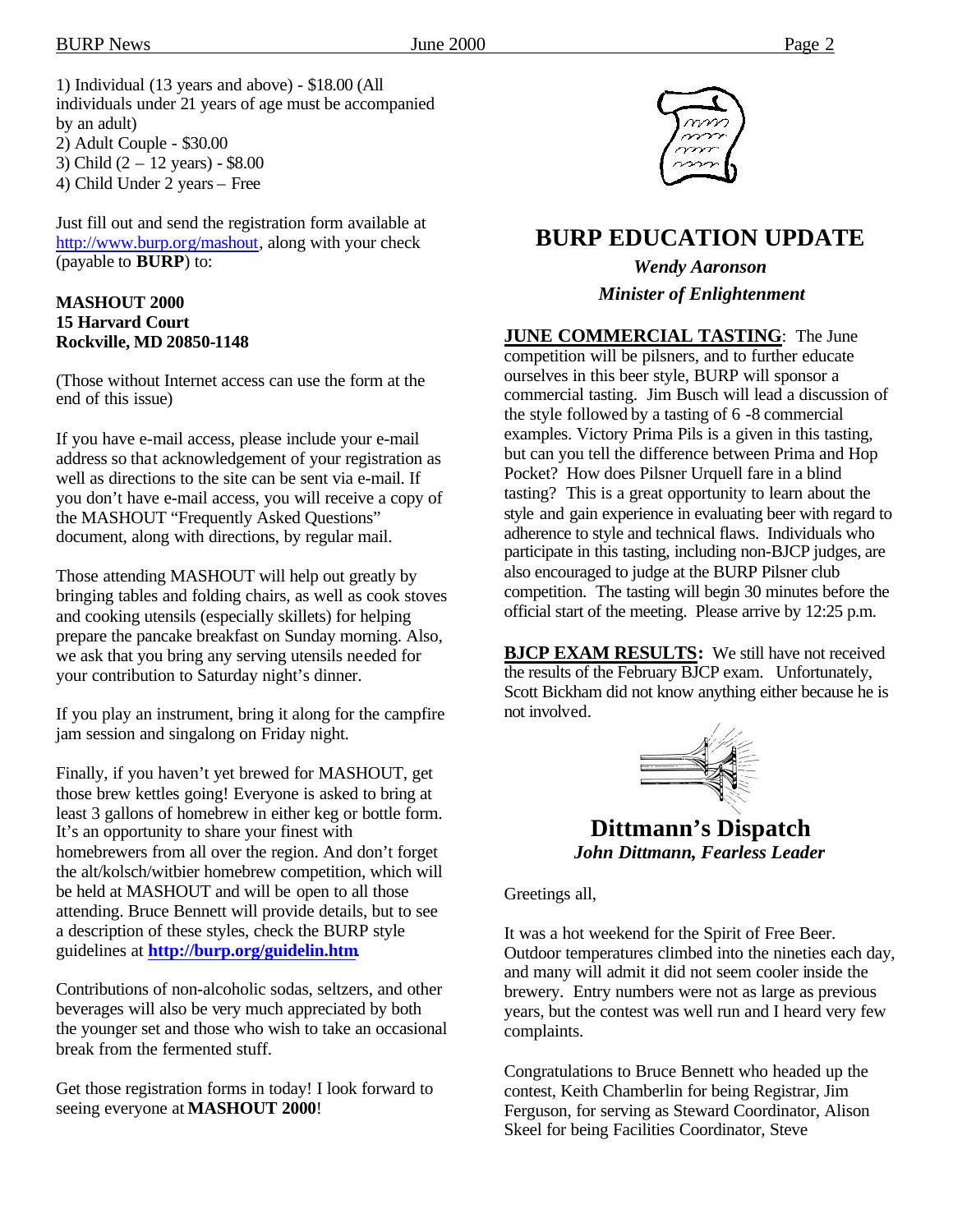Marler for obtaining the prizes, Andy Anderson for being cooler dictator, and Jude Wang and Allan Hew for providing breakfast. A big thanks also goes to TR James BBQ Catering for providing lunch on Saturday. And *special thanks* to the judges and stewards who made the event possible.

More hearty thanks go to all others involved, especially to Jerry Bailey and the Old Dominion Brewing Company for hosting our competition. Mr. Bailey was impressed by our group and has offered his facility for future contests.

There is a bit more Old Dominion news for the Club. Mr. Bailey announced that Old Dominion is currently brewing a Belgian Beer using **Chimay yeast**. Many members have obtained yeast from the Brewery in the past, and here is another chance. Mr. Bailey announced Chimay yeast will be available the week of June 19. I hope many of us are able to take advantage of this. If you are interested in getting some of the yeast please call the brewery and speak to one of the brewers to arrange a visit.

Our next meeting is scheduled for June 24 at Jim Busch and Liz Pitt<sup>1</sup>s house in Colesville, MD. The contest is *Pilsners* so bring your best. There are some excellent Pilsner brewers in BURP. It should be a great contest.

Look for an article about the up-coming October *BURP Beer Clone Contest* elsewhere in this issue. The target beer is Sierra Nevada Pale Ale a basic beer, but something to get the competitive beers flowing. You have an excellent chance to taste a fresh version of this beer at the Brickskeller Sierra Nevada tasting on June 20 and 21. There should be kegs of 10 different Sierra Nevada beers, including Bigfoot. Call 202· 293· 1885 for more information. The winner of this clone contest will get to choose the target beer for next year's contest.

Welcome back to all the BURPers who took part in the June 17-18 bike tour. Thanks to Craig Somers for arranging the trip that toured several vineyards in Western Virginia.

I hope everyone can make it to Jim and Liz's for the meeting. Spirit of Free Beer prizes will be awarded and it will be a good chance to cheer on some of our great brewers. And Plan ahead - the Crab feast is July 22 at John Esparolini<sup>1</sup>s house in Vienna, VA.



This area of the Netherlands, Belgium and Germany is networked with bicycle trails. A leisurely average of 35 miles per day will allow us plenty of time for other activities. The schedule will permit us four non-cycling days, as well. There is an extra day each for sightseeing in our three main cities and a day for the 24 Hour Festival.

Accommodations will be found at inexpensive hotels as we go except for some key cities where paying in advance may be advisable. I estimate the overall cost will be around \$1,700, including airfare. Bar tabs for some folks may skew that figure upwards, and some may wish to spend a bit more to stay at the fancier hotel next door. This is essentially a pay as you go excursion with probably a modest prepaid amount to cover hotels to be reserved in a few major cities.

There is no financial commitment due now. However, a response from anyone interested in this trip would be appreciated. Participation will be limited to no more than twelve persons. For more information, please contact:

- ÿ *Craig Somers* **at 202-224-5957 (weekday evenings) or e-mail: craigsbike@burp.org**
- ÿ *Bill Ridgely* **at 301-762-6523, or e-mail: ridgely@burp.org**

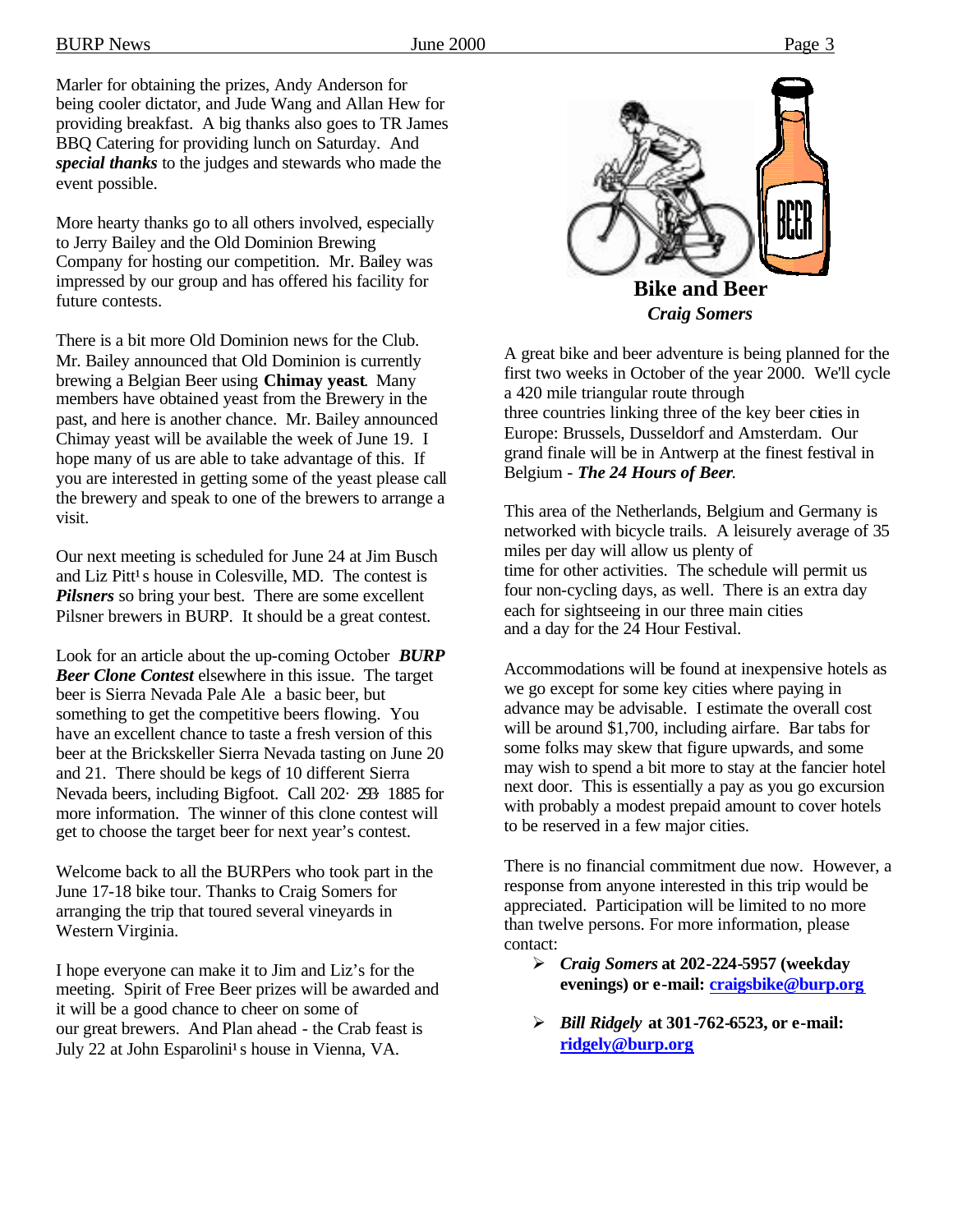

#### **Properly Peaceful Pub Principles at Parson's Green**  *Bill Newman*

A question for you: how much of the enjoyment of a beer is associated with LOCATION in which the beer is consumed? I'll take a stab at an answer…

True fans of real ale know that, currently, sipping real ale in America is like drinking Michelob Hefeweizen − it ain't the real deal! To truly bask in the cask, one must journey forth to the U.K. So, off we go. Our plan? Fly in to Heathrow, rent a car, drive north toward Newcastle, then Edinburgh, then Cumbria (Lake District). Try some country pubs, so that when we end up back in London, we can compare them with the city pubs. First, I loved the country pubs − but that's a subject for another time. The beauty, comfort, and variety of the London pubs should not be missed. Let's talk about one of the favorites − The White Horse on Parson's Green.

After several days, popping from town to town on small country roads, we (Christie and I) were ready to ditch the car, jump on the Tube, and perch in a pub. From our hotel, we (and our friend Gary) bolted directly to the White Horse. This was no accident: 2 weeks previous, Jim Dorsch, publisher of *Mid-Atlantic Brewing News*, suggested that we (and my brother Dave) try to connect with Mark Dorber, cellarman extraordinaire, at the White Horse. Mark is known for his many speaking engagements on the subject of proper cellaring and real ale. Jim offered to give Mark a call (of course!) and told us (you won't believe who else showed up) that Mark was conducting an Adnam's ale tasting for 'the press' (I think that's publisher-speak for newspaper people).

We tried to get there in time to catch the tail end but missed it (and missed Mark), arriving around 6:00. Strangely enough, the sun was shining brightly in a clear blue sky, so we headed for one of the many tables out front on the patio. Even MORE strange − we recognized a few faces: In the midst of a large, fun, young, attractive, well-dressed crowd, we saw Tom Cannon and Andy Anderson! Beside them sat Colleen Cannon − and she was saving us seats! An excellent surprise! So we

settled in. It was at THAT point that I noticed this distinguished model/professor-type and what appeared to be his student/teaching-assistant/protégé clutching at his arm (and snapping photographs). Quickly, I realized that, instead, it was Jay and Arleen Adams (BURP'ers now living in North Carolina with their 1 boat and 4 dogs). (*Ed: No wonder he liked it - sounds more like a BURP meeting than a pub. And he hasn't even ordered a beer yet!*)

As the inaugural White Horse visit for my brother, we quickly bolted inside and through the crowds. As our eyes adjusted to the light (and the splendor of this traditional pub), we spied the handpumps through the throngs. This Thursday, the White Horse had on Adnams Bitter, Extra, Broadside, Regatta, Fisherman, and one other specialty I can't remember ("It was on an unlabeled hand pump−I believe we only got one or two pints of it before it kicked" - Tom). They also had Roosters Yankee, Highgate Dark, Harvey's Sussex Best Bitter and Bass. Their usual lineup is only Adnams Extra, Highgate Dark, Harvey's, Rooster Yankee and Bass.

The newly remodeled interior is heavy on the class: deep, dark wood, polished brass, beverage-related wallhangings, and my favorite amenity: a great beer selection! I saw beguiling Belgian bottles, Bavarian beers, and Budweiser Budvar. And, who says that the food in Britain is bland? Not at the White Horse. We all ordered (great variety) interesting dishes (except for one requisite plate of bangers-and-mash) and polished them off quickly.

At this point my notes become somewhat hazy. I recall tales of tiny breweries and pub crawls that would crush a lumberjack. I remember accounts of beers so rare, that they didn't even exist. Most importantly, I recollect a declaration to return to the White Horse as soon as possible.

So we (Dave, Gary, Christie, Andy and I) went back Saturday night. For all but Andy, it was to be our last pub before we returned to the States. Again, it was a beautiful, clear night (trust me -- this is RARE). And, again, we encountered a healthy crowd as we approached the patio. Christie (yeah, right) commented on the plethora of attractive women in attendance. One (all?) of the single men of our group quickly agreed. Dave remarked that he had thought that England was not known for beauty amongst its women. Andy quickly agreed (Mike Megown is CLEARLY on record in disagreement with this statement) and noted that most were from other countries in Europe.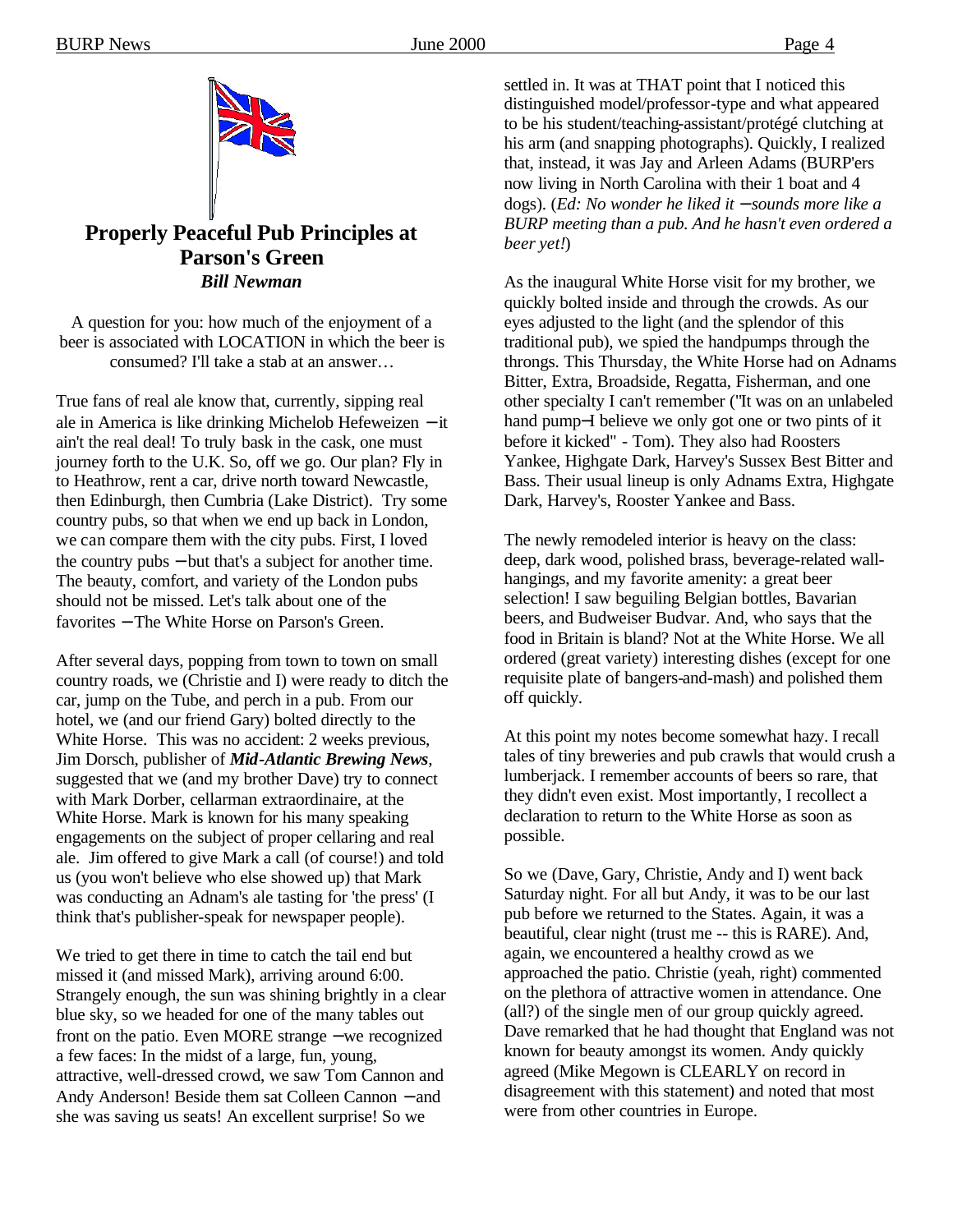It was at this time that the density of the crowd increased. Apparently; we weren't the only ones who thought that sitting outside on a lovely Saturday night at a lovely pub could be a lovely idea. With seating at a premium, the following interaction finds a way into my notebook:

*"Do you mind if I put my bum on your table?" says the beautiful girl.*

*"Uhhh ...," replies the witty Dave Newman.*

I tell everyone that I have plentiful, fond memories of the beers of Britain. But the reality is that mostly, I remember the peacefulness, the pondering, the people. And the pub.

Consider the question answered.



I am pleased to announce the *Year 2000 BURP Beer Clone Contest* will be held in conjunction with our **October meeting.** This contest, an outgrowth of last year<sup>1</sup> s battle of the sexes, will consist of an attempt by BURP brewers to exactly match the characteristics of a current commercial beer. The object will be to conform to not only a particular beer style, but also, to a specific, exemplary beer.

*Sierra Nevada Pale Ale* is the target beer for this first annual Beer Clone Contest. I'm sure some of the advanced brewers are thinking this is an unexciting choice, but that is the idea. We start with something easy, and the winner can take it anywhere. A major reward for this contest is that each year's winner will get to select the target beer for the next contest. The possibilities can include any beer produced commercially.

In an effort to prevent outrageous selections, the winner will also be expected to help prepare for the next contest. This will include obtaining and disseminating reference material about the selected beer and locating a potential recipe. If necessary, the winner will be responsible for obtaining samples of the target beer. The winner will

work with the Competition Coordinator to schedule the next event.

Below is background on *SNPA*. All of this information was obtained from the Sierra Nevada web site and a brief exchange of email with Steve Dresler, the Brewmaster at Sierra Nevada. Next month I hope to organize more information, including a recipe or two.

SNPA is a consistent winner at the Great American Beer Festival. It has won as a Pale Ale, a Classic English Pale Ale, and American Pale Ale. The brewer's specifications include:

Alcohol 4.4 ABW OG 13 Plato FG 2.8 Plato Bittering Hop - Perle Finishing Hop - Cascade Bittering Units - 37 - 39 Malts - Two row and Caramel

The yeast is believed to be the *1056 Chico yeast*. It is readily available commercially, but Mr. Dresler said it is also easily cultured from a bottle of SNPA.

Sierra Nevada describes the beer as "a delightful example of the classic pale ale style. It has a deep amber color and an exceptionally full-bodied, complex style. The fragrant bouquet and spicy flavor are the results of the generous use of the best Cascade hops."

The mash is two-row pale malt with 4 or 5 percent caramel, and Sierra Nevada uses a single temperature infusion mash. They boil the beer for 1 1/2 hours. Dresler said they have used a variety of bittering hops in the past, but the key is fresh Cascade hops, with a large amount of Cascade in a post-boil steep.

SNPA is fermented in square, open tanks at 68F. It is then given a boost of yeast and aged in bottles to naturally condition.

That's the meat and potatoes for Sierra Nevada Pale Ale. More to come, but for now, Happy Brewing!



**NEWSFLASH:** At least two B.U.R.P. members advanced beers to the AHA National Homebrew Competition second round -- *Andy Anderson* with a Scottish Ale and *Bob Maher* with a Porter.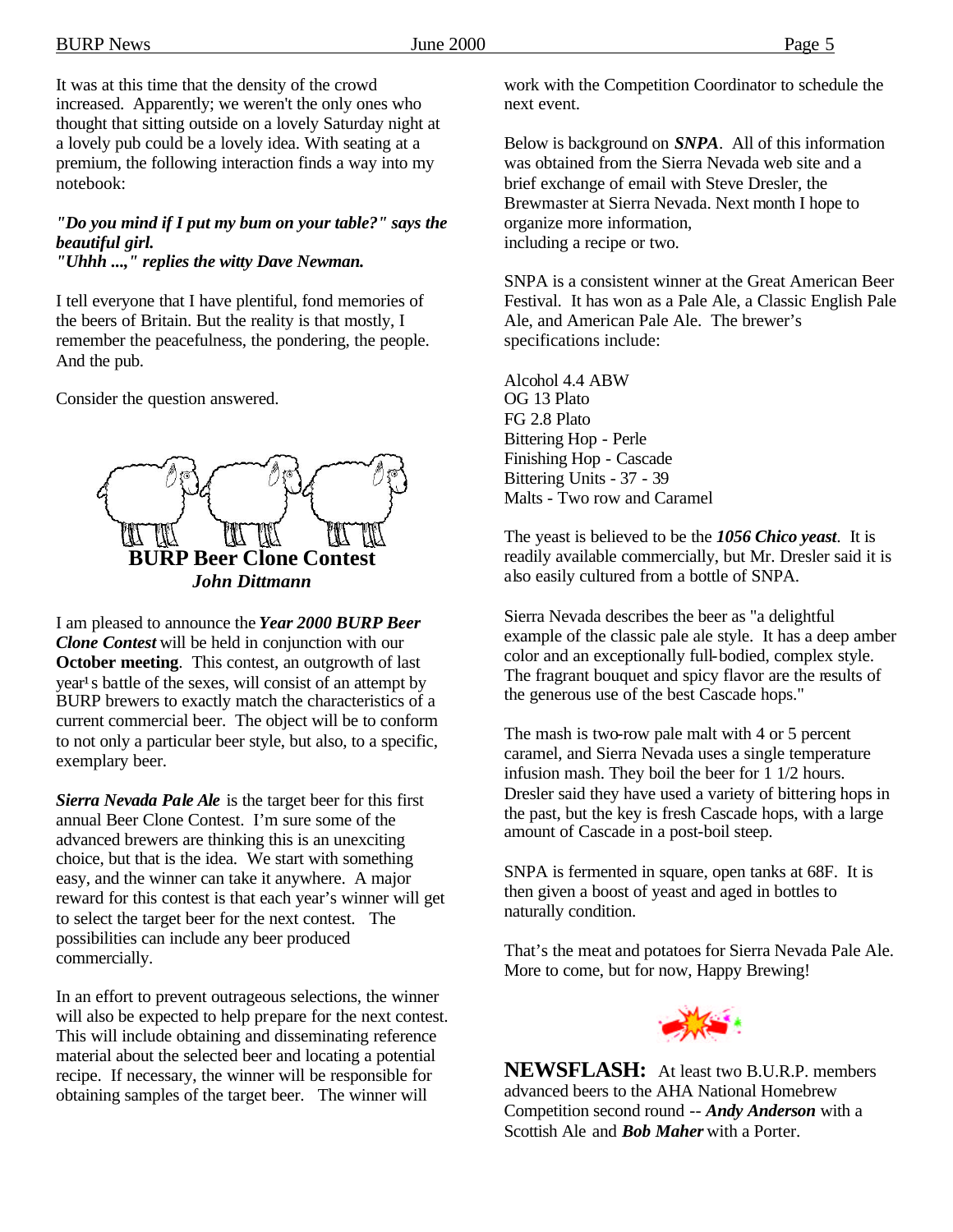

#### **Local LiBeery Update** *Wendy Schmidt, BURP LiBeerian*

As was reported in the last newsletter, a current bibliography/inventory is being compiled. There may be some back issues of a few periodicals that we may not have, so if you are in the process of cleaning out your basement or attic and are about to throw away some perfectly good back issues of *Zymurgy* or *Brewing Techniques*, consider donating them to BURP.

Did you know that in addition to the various books, midatlantic brewing newsletters, and magazines, we also have some beer related cookbooks, such as Jay Harlow's *Beer Cuisine*, *a Cookbook for Beer Lovers* (by Jay Harlow, c. 1991); or *Cooking With Beer* (by Carole Fahy, c. 1995); or *Drink Your Beer and Eat It Too* (by Joanie Steckart, c. 1995).

Unfortunately, I cannot make it to the June meeting as I will be on vacation, but please let me know what type of things you'd like me to bring to future BURP meetings from our Libeery -- I'll be more than happy to bring them along! You can contact me through email on the BURP officers' list.



# **BOTY Lead Changes Hands**

Once again, the BURP *Brewer of the Year(BOTY)* contest has undergone drastic change following the Spirit of Free Beer. After the May meeting, Keith Chamberlin and the Cannons held the lead with five points, closely followed by Bob Maher with four points and Wendy Aaronson, Bill Ridgely and Andy Anderson with three points.

Following the recently completed Spirit of Free Beer, Andy Anderson has moved out to an impressive lead with a whopping eighteen points: including two "firsts" (APA and IPA), three "seconds" (Robust Porter, Schwarzbier and a runner-up BOS with his IPA) and one "third" (Golden Strong Belgian).

Bill and Wendy also had an impressive SoFB showing with three "firsts" (Maibock, Bohemian Pils and 80 Shilling) and a "third" (Robust Porter). They now have thirteen points. Keith has ten, and Dave and Becky Pyle hold fifth place with six.

There are several BURP members who can brew a great Pils, so the contest may tighten up after the June meeting and Pilsner contest. There is an excellent chance that Bill and Wendy's Bohemian Pils will be there in an attempt to give them sixteen points. However, it's not a sure thing.

For complete Brewer of the Year standings check the BURP web site at http://www.burp.org/boty2000.htm.



## FREE BEER! FREE BEER! FREE BEER! *Jim Ferguson, SoFB Steward Coordinator*

Now that I have your attention...Okay, so I cheated a LOT, but it is was and will hopefully continue to be FREE BEER.

I know, I begged, I whined, I cajoled, I flamed, I wheedled, I called you at your homes like some telemarketer. I even SPAMMED! Yes, I, killer of SPAM, sent Unsolicited E-mails. Should I apologize? Well, no. I'm not going to. There's only one reason. IT WORKED!

First and foremost, I have to thank my stewards. You all did a wonderful job. You were the best group of stewards I've ever, oh, wait, you were the first group of stewards I've ever worked with. And for that, I shall always remember each and every one of you. Without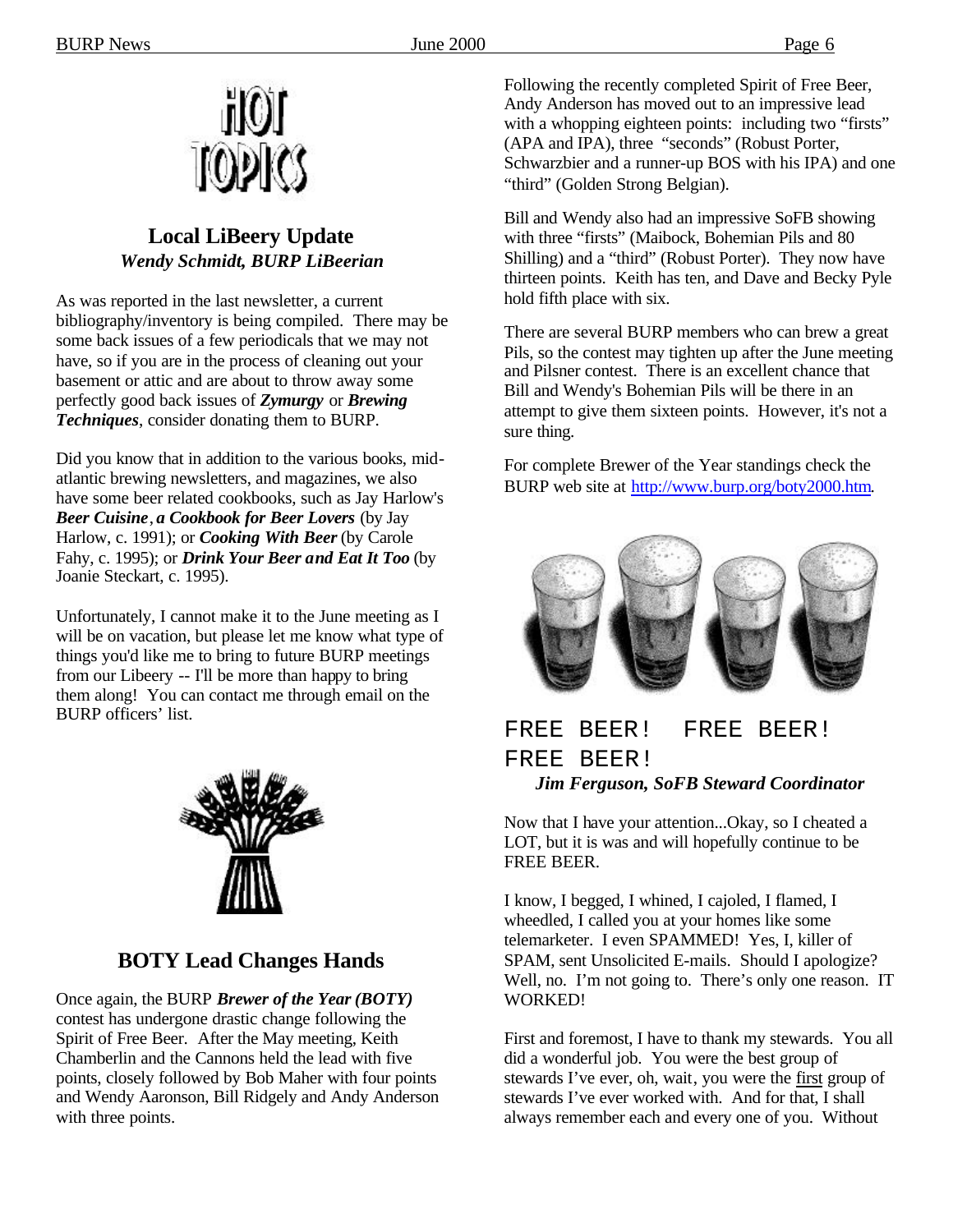you, this event is not possible. With a crew like you, this event became not just possible, but special! Now, to list the stewards:

| <b>Duane Carr</b>   | <b>Bob Cooke</b>        |
|---------------------|-------------------------|
| <b>Steve Decker</b> | John Espoarolini        |
| <b>Bruce Feist</b>  | <b>Alan Hew</b>         |
| Dan Klinglesmith    | <b>Kathy Koch</b>       |
| <b>Steve Krise</b>  | Kai Langlie             |
| <b>Terri McEwan</b> | <b>Mike McMahon</b>     |
| <b>Kathy Obert</b>  | <b>Deborah Parshall</b> |
| <b>Rod Rydlun</b>   | <b>Nick Steidl</b>      |
| Craig Wallace       | <b>Jude Wang</b>        |
| Doug Wright         |                         |

These folks were the real heroes of SoFB. please Thank them when you see them!

[P.S. Watch for an expanded article by Jim in the July Newsletter.]



#### **BURP Chili Cook-off Results**

#### *Koch's Kook Way to Khili Khampionship or Koch's Cook Way to Chili Championship*

After a five-year hiatus, BURP's annual Chili Contest returned to Rod Rydlun's house in Potomac MD. There, Trish and Larry Koch took home the grand prize for their *Chester's Chili*. The mild chili, was based on an award- inning recipe from the 1972 World Championships of Chili. Those unfortunate people who did not attend the contest can check out Trish and Larry's winning recipe at:

http://www.burp.org/recipes/chili2000.htm

Contestants and judges were greeted by a bright sunny, humid day with a temperature nearing 90 degrees. Some chilis were hotter. Contestants started their stoves before noon, hoping to get some cooking in before the heat of the day hit. They missed. It was as hot at 11 am as it got later in the day. Promised afternoon rainstorms never materialized.

Bill Ridgely brought a cooler of mystery beers and offered them to chefs for their beer addition, but most used their own homebrews. The Koch's used a bottle of home-brewed pale ale to add a winning touch.

Rick Garvin and Christine Lewis claimed two prizes, second place with their *Badger and Beaver XXX* and the coveted "hottest chili" award for their *Satan's Sphincter XXXXXX*. The SS was the Badger and Beaver with a hefty addition of habanero puree to kick up the heat. Rick was disappointed when he found there was no plunger and Pepto-Bismol prize. He was apparently counting on the Pepto for relief at day's end.

Steve and Teresa Marler finished third with their *Heartz of Jackalope* chili. This recipe honored the past two chili contest winners, Tom and Colleen Cannon and Tim Artz. The Marler's combined the Artz and Cannon recipes and came up with a winning effort. There was even a cardboard cut-out of Tom and Colleen gracing their table to watch

over the proceedings and influence voters.

Alan Hew acted as Chili Commissioner, running the competition with an iron fist. Alan's authority once again came from the fact that he had the only official "authoritative" hat.

One observation by your humble scribe. All three winning contestants were already cooking when I arrived at Rod's house just before noon. In fact, they were the only ones cooking when I arrived. Perhaps there is something to the long, slow cooking of chili. A final recap of winners:

**1st Place:** Trish and Larry Koch, Chester's Chili **2nd Place:** Rick Garvin and Christine Lewis, Badger & Beaver XXX **3rd Place:** Steve and Teresa Marler, Heartz of Jackalope **Hottest Chili:** Rick Garvin and Christine Lewis, Satan's Sphincter XXXXXX

--------------------------------------------------------------------

#### **Special Thanks for Chili Cook-off Prizes**

Special thanks are due to Fred Parker of Hard Times for sponsoring us, once again. This is the 15th or so year that Hard Times has provided prizes for our cook-off.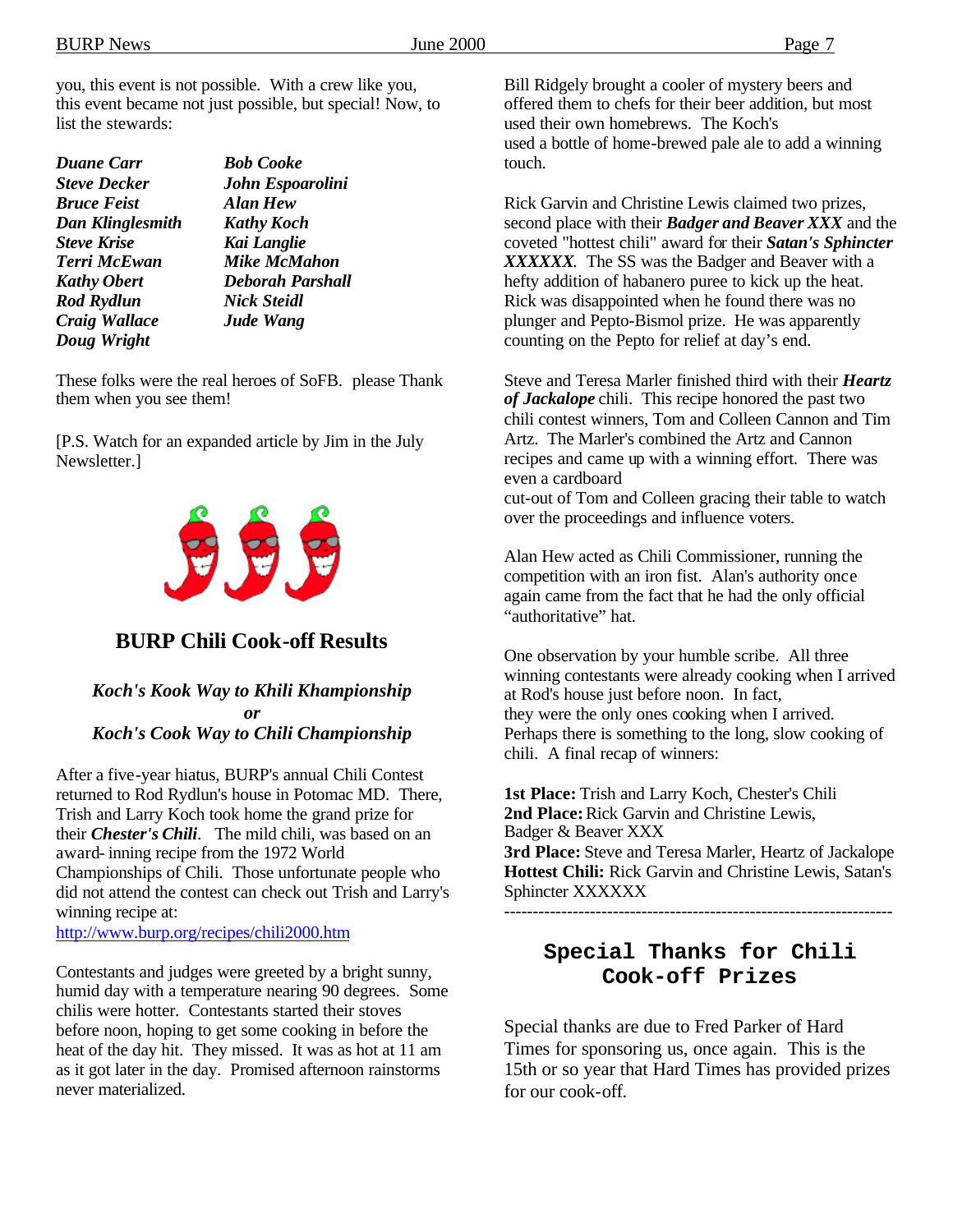

## **Welcome New BURP Members** *Bill Ridgley, Membeership*

Welcome this month to **Brad Davison** of Leesburg, **Nelson Joyner** of Reston, **Deirdre Reid** of Arlington, and **Joe Verbisk** of Jefferson (MD).

Also, welcome back to two BURP members returning to the club after extended absences - **Michael Rawe** of Rockville and **Fred Seymour** of Union Bridge, MD.

Hope to see all of you at upcoming meetings.



### **For the Good of the Order**

## **Work Trip to Popenoe Mountain Turns Into Mini-MASHOUT** *Bill Ridgely, Membeership*

On the weekend of May 5-7, about 25 BURP members assembled on Popenoe Mountain, the MASHOUT site, to make repairs to the driveway. Those of you who attended last year's event will remember the storm of biblical proportions which struck on the first day just as many people were arriving, leaving the driveway a muddy and nearly impenetrable mess. The MASHOUT Planning Committee decided it was appropriate to procure a dump truck-load of gravel and fill in the ruts to stabilize the driveway prior to MASHOUT 2000.

I arrived along with Craig Somers on Friday afternoon just in time to help Chuck Popenoe clear the dead leaves from the bottom of the driveway. This was necessary to make a clear surface for the fresh gravel. The dump truck arrived shortly afterward, creeping down Breakneck Mountain in the lowest gear possible so as not to burn out the brakes with 11 tons of gravel aboard. The driver intended to dump the whole load at the base of the driveway, but Chuck finally convinced him to make a sweep up the driveway, unloading as he went. This saved us hours of extra work on Saturday. For his efforts, the driver received a \$20 tip, although he let us know that the scratch or two he may have received on his brand new \$150,000 dump truck was hardly worth the effort.

Some BURPers had already arrived before us, and others began arriving soon afterward. By dinner time, we had nearly a full crew for the work day ahead. Rather than prepare food on the mountain, we decided to head down to Uncle Tucker's Wood Fired Pizza & Brew Haus, just 15 minutes from the site. This new brewpub opened last fall and already had attained quite a following. The weather was warm and beautiful, and the outside deck was full of patrons. We were ushered to an inside table to sample the various potables and chow down on several different styles of pizza. The beers were generally quite tasty. Regular offerings included a pale ale, red ale, and porter. The porter, in particular, was nicely brewed, roasty and chocolatey. After our meal, brewmaster (and chef) Ted Kinsaoll gave us a tour of his 12-barrel brewhouse and let us sample his latest Scotch ale from the conditioning tank. Ted brewed both ales and lagers and continually tweaked recipes to make them better. He was quite enthusiastic and seemed genuinely committed to serving a good product to his customers. After the tour, we thanked Ted for his hospitality and headed back to the mountaintop for a good night's rest.

Saturday was another beautiful, warm day, and everyone contributed to a hearty breakfast. Alison Skeel brought her usual assortment of fine "fruit juices" in the form of Belgian lambics - another "breakfast of champions". The work itself turned out to be a relatively minor effort, involving primarily moving gravel from the center of the driveway into the ruts. With our goodly crew and an adequate supply of wheelbarrows, shovels, and rakes, the job went by quickly. We were finished by early afternoon. Jim and Linda Rorick kindly contributed a delicious barbecue lunch courtesy of T.R. James Barbecue Catering. This made the event seem even more like the real MASHOUT. The afternoon was spent relaxing, bicycling, and swimming in the lake at Rocky Gap State Park. The lake beaches had opened only the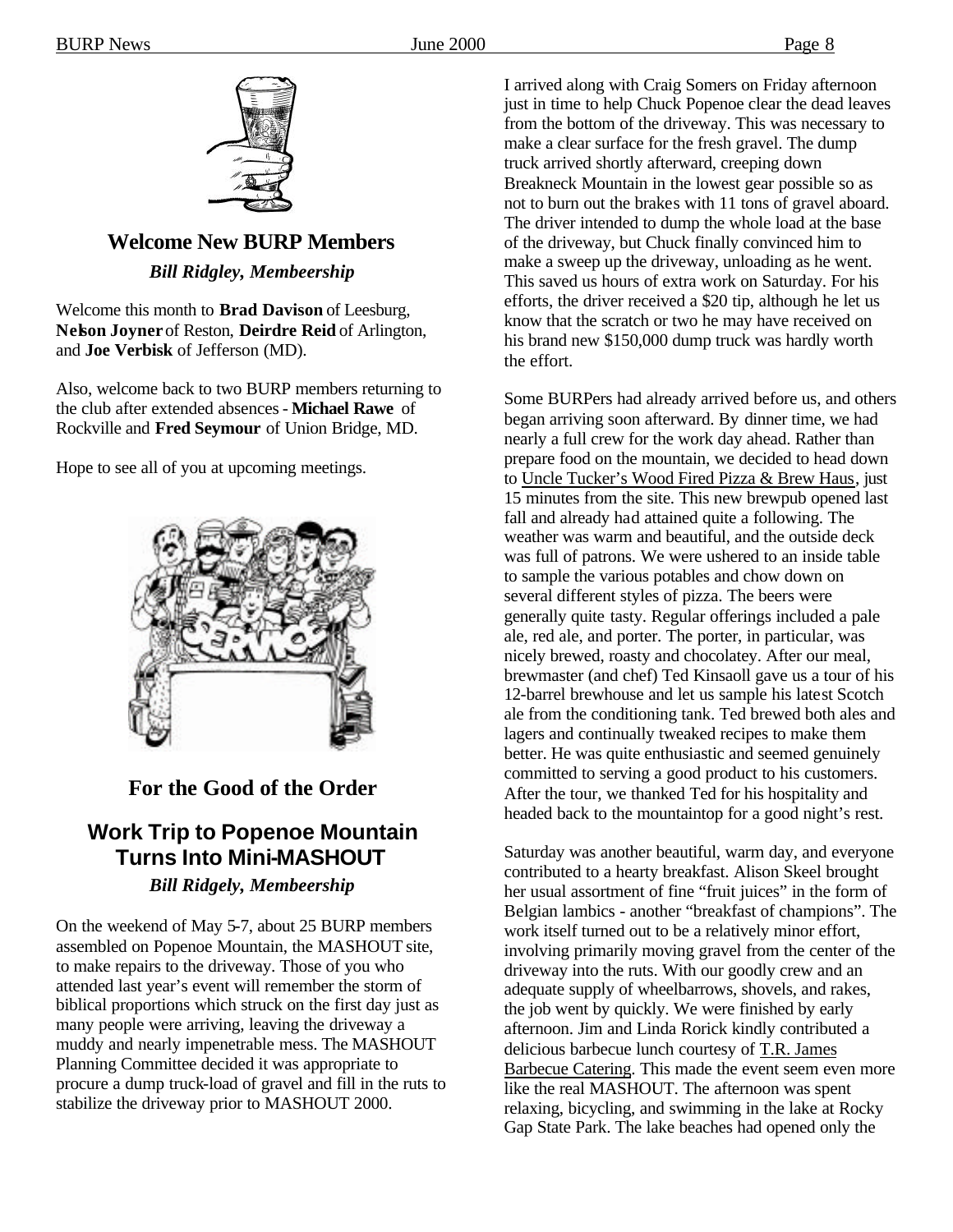week before, and while the water was cool, it was quite refreshing in the 90 degree heat. For dinner, we had charcoal grilled meats, le ftover barbecue from lunch, and lots of side dishes contributed by all those who attended. It was a great feast washed down with some fine beer contributions, in particular Bob Verdon's excellent pale ale. That night, we enjoyed a perfect starry evening before the campfire, swapping stories and looking forward to the **real** MASHOUT just three months away.

Many people had already packed and gone by the time I got out of the sleeping bag on Sunday morning. Breakfast and hot coffee were on the table and were greatly appreciated. Chuck and Bob Warriner soon headed out to do some ultralight flying. Several people took off down the mountain for a Sunday bicycle ride. I worked on the fire ring for awhile and then made a bottle recycle run before heading back to the beach for another day of sunning & swimming.

I'd like to thank Chuck for making all of the arrangements for the gravel and for renting a port o' pot for the event. Thanks also go to Chuck for sweet talking the driver into spreading that gravel! Thanks to the Roricks for preparing a great lunch on Saturday, and thanks to Bob Verdon for bringing what turned out to be the only kegged homebrew on the mountain (Everyone else brought bottled beer).

Finally, thanks to all those who helped out with the task at hand. (I won't attempt to name everyone, but you all know who you are). It was a great warmup to the upcoming event in August. When those of you who attend MASHOUTsee that nicely manicured driveway, please remember all those who did the work to make your passage smoother.

| <b>Office</b>          | <b>Officer</b>        | <b>Phone/E-mail</b> |
|------------------------|-----------------------|---------------------|
| <b>Fearless Leader</b> | John Dittmann         | $(703)$ 256-4033    |
|                        |                       | dittmann@burp.org   |
| <b>Minister of</b>     | <b>Wendy Aaronson</b> | $(301)$ 762-6523    |
| <b>Enlightenment</b>   |                       | aaronson@burp.org   |
| <b>Minister of</b>     | <b>Bruce Bennett</b>  | $(703)$ 594-3344    |
| <i>Culture</i>         |                       | bennett@burp.org    |
| <b>Minister of</b>     | Jamie Langlie         | $(301)$ 933-3081    |
| <b>Truth</b>           |                       | langlie@burp.org    |
| Minister of            | <b>Bill Ridgely</b>   | $(301)$ 762-6523    |
| Propaganda             |                       | ridgely@burp.org    |
| Minister of            | Ralph Bucca           | $(410)$ 257-0022    |
| <b>Prosperity</b>      |                       | bucca@burp.org      |
| <b>Minister of the</b> | Lynn Ashley           | $(703)$ 522-5308    |
| Web                    |                       | ashley@burp.org     |
| Libeerian              | Wendy Schmidt         | $(703)$ 866-0752    |
|                        |                       | schmidt@burp.org    |

#### **BURP Officers**

#### **Editor's Corner** *Jamie Langlie, Minister of Truth (and trusty Co-minister, Paul)*

We had quite a few comments regarding the heft of last month's double issue of the *BURP News*. There were several comments regarding folks need for a wheel barrow to bring it in from the mailbox. One of our more creative colleagues, who apparently reads in his water closet, referred to it as "a three dump issue that brought great satisfaction." Such flattery!

Paul, Kai, and I made it safely to and from our vacation in California last month. Thanks to the experienced guidance of fellow BURPer John Robinson, we made a couple of tasty stops at local brewing establishments in S.F. and Berkeley, including Speakeasy and Bison BC's, as well as a pilgrimage to Anchor Brewing Company. John also provided us with three shipping boxes designed to cushion beer bottles sent as luggage. They were a bit cumbersome, but they worked great. Thanks, John! [Now, he's trying to get us to Burning Man over Labor Day weekend – sounds like a BURP road trip if every I heard of one.]

Thanks also to those of you who contributed to this issue. We wanted to delay publishing to accommodate the results of the SoFB. SoFB was a resounding success – and especially rewarding for me as it was the first competition I have judged since taking the BCJP exam in February. Although we're still awaiting our results, I'm fairly confident that I at least passed. I am truly grateful for all of the time and effort that our fellow BURPers contributed to the BCJP study sessions – they were real confidence builders.

The deadline for submissions to the next *BURP News* is **Friday, July 14**. I will be extremely busy at my work during the first two weeks in July, so expect your July issue on your doorstep on the  $19<sup>th</sup>$ .

Keep those articles and ideas flowing our way!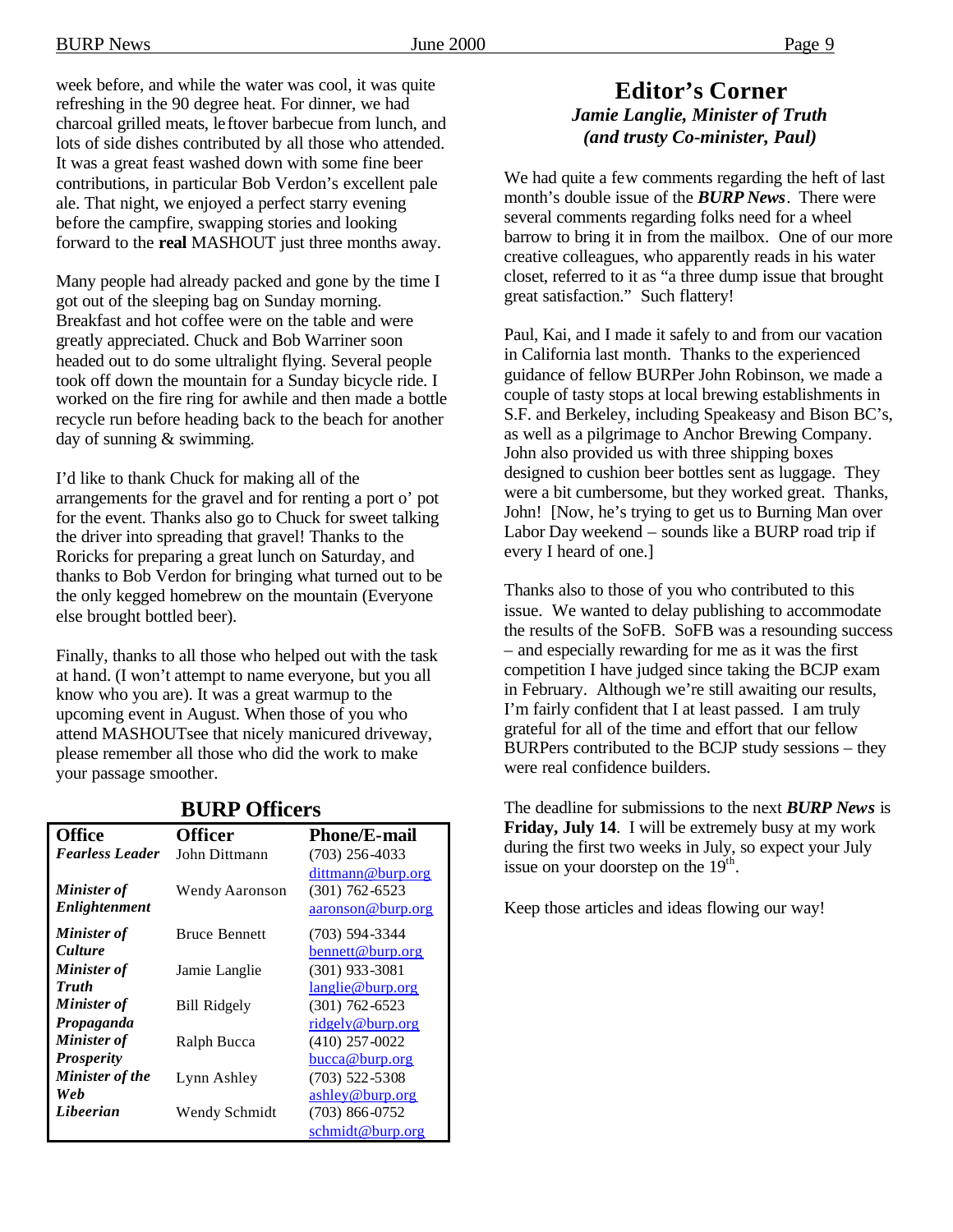# **Winners of the Year 2000 Nation's Capital "Spirit of Free Beer" Homebrew Competition**

| <b>Light Lager</b>    |                                        |              |                                |                                  |                                                    |
|-----------------------|----------------------------------------|--------------|--------------------------------|----------------------------------|----------------------------------------------------|
|                       | Finish Entry                           |              | <b>Style</b>                   | <b>Brewer</b>                    | <b>Beer Name</b>                                   |
|                       | 1st                                    | 19           | <b>Bohemian Pils</b>           | Bill & Wendy                     | <b>Bohemian Pils</b>                               |
|                       | 2nd                                    | 149          | <b>Munich Helles</b>           | Charlie Milan                    | What the Helles?                                   |
|                       | 3rd                                    | 45           | Dortmunder Export              | <b>Bob Maher</b>                 | Export 25                                          |
|                       | <b>MCAB</b>                            |              | Pre-Pro Pils                   | Tim Neall                        |                                                    |
|                       | <b>MCAB</b>                            |              | Dortmunder Export              | <b>Bob Maher</b>                 |                                                    |
| <b>Light Ale</b>      |                                        |              |                                |                                  |                                                    |
|                       | <b>Finish</b>                          | <b>Entry</b> | <b>Style</b>                   | <b>Brewer</b>                    | <b>Beer Name</b>                                   |
|                       | 1st                                    | 55           | Koelsch                        | James Paige                      | Stairway Koelsch                                   |
|                       | 2nd                                    | 184          | Koelsch                        | John Heubel                      | Wolchenbruch Koelsch                               |
|                       | 3rd                                    | 293          | Cream Ale                      | John King & Matt Young Cream Ale |                                                    |
|                       | <b>MCAB</b>                            |              | Cream Ale                      | John King & Matt Young           |                                                    |
|                       | <b>MCAB</b>                            |              | Alt/Kolsch                     | James Paige                      |                                                    |
|                       | <b>British Bitter and Scottish Ale</b> |              |                                |                                  |                                                    |
|                       | <b>Finish</b>                          | Entry        | <b>Style</b>                   | <b>Brewer</b>                    | <b>Beer Name</b>                                   |
|                       | 1st                                    | 11           | $80/-$                         | Bill & Wendy                     | Scottish 80/-                                      |
|                       | 2nd                                    | 17           | <b>Ordinary Bitter</b>         | Paul Kensler                     | London Bitter                                      |
|                       |                                        | 289          |                                |                                  |                                                    |
|                       | 3rd                                    |              | <b>ESB</b>                     | Gary Nazelrod                    | Nazelrod's Ale                                     |
|                       | <b>MCAB</b>                            |              | Ordinary Bitter Paul Kensler   |                                  |                                                    |
|                       | <b>MCAB</b>                            |              | All Scottish Ales Bill & Wendy |                                  |                                                    |
| <b>Pale Ale</b>       |                                        |              |                                |                                  | <b>Beer Name</b>                                   |
|                       | Finish Entry                           |              | <b>Style</b>                   | <b>Brewer</b>                    |                                                    |
|                       | 1st                                    | 146          | <b>APA</b>                     | Andy Anderson                    | Ode to Cascade                                     |
|                       | 2nd                                    | 39           | CA Common                      | Jeff Carlson                     | <b>Westside Common</b>                             |
|                       | 3rd                                    | 139          | <b>APA</b>                     | <b>Brian Cole</b>                | (no name)                                          |
|                       | <b>MCAB</b>                            |              | <b>APA</b><br>Andy Anderson    |                                  |                                                    |
| <b>India Pale Ale</b> |                                        |              |                                |                                  |                                                    |
|                       | <b>Finish</b>                          | <b>Entry</b> | <b>Style</b>                   | <b>Brewer</b>                    | <b>Beer Name</b>                                   |
|                       | 1st                                    | 156          | <b>IPA</b>                     | Andy Anderson                    | "You talkin' to me, punk?" (When Cascades go bad.) |
|                       | 2nd                                    | 127          | <b>IPA</b>                     | Keith Chamberlin                 | 100 Nookies                                        |
|                       | 3rd                                    | 137          | <b>IPA</b>                     | Brian Cole                       | (no name)                                          |
|                       | <b>MCAB IPA</b>                        |              | Andy Anderson                  |                                  |                                                    |
| <b>Strong Ale</b>     |                                        |              |                                |                                  |                                                    |
|                       | Finish Entry                           |              | <b>Style</b>                   | <b>Brewer</b>                    | <b>Beer Name</b>                                   |
|                       | 1st                                    | 138          | Old Ale                        | Keith Chamberlin                 | McBarley Ale                                       |
|                       | 2nd                                    | 102          | Russ. Imp. Stout               | <b>Brian Cole</b>                | (no name)                                          |
|                       | 3rd                                    | 215          | American Barleywine            | Mike McMahon                     | Old Fission                                        |
|                       | <b>MCAB</b>                            |              | All 11                         | Keith Chamberlin                 |                                                    |
|                       | <b>MCAB</b>                            |              | American Barleywine            | Mike McMahon                     |                                                    |
| <b>Bock</b>           |                                        |              |                                |                                  |                                                    |
|                       | <b>Finish</b>                          | <b>Entry</b> | <b>Style</b>                   | <b>Brewer</b>                    | <b>Beer Name</b>                                   |
|                       | 1st                                    | 3            | Maibock                        | Bill & Wendy                     | Maibock                                            |
|                       | 2nd                                    | 121          | <b>Bock</b>                    | Charlie Milan                    | Bock in the USA                                    |
|                       | 3rd                                    | 64           | Doppelbock                     | <b>Bob Maher</b>                 | CouchPotator                                       |
|                       | <b>MCAB</b>                            |              | <b>Traditional Bock</b>        | Charlie Milan                    |                                                    |
| <b>Porter</b>         |                                        |              |                                |                                  |                                                    |
|                       | <b>Finish</b>                          | <b>Entry</b> | <b>Style</b>                   | <b>Brewer</b>                    | <b>Beer Name</b>                                   |
|                       | 1st                                    | 206          | <b>Robust Porter</b>           | <b>Bill Szymczak</b>             | Porter 2000                                        |
|                       | 2nd                                    | 144          | <b>Robust Porter</b>           | Andy Anderson                    | Peculiar Porter                                    |
|                       | 3rd                                    | 15           | <b>Robust Porter</b>           | Bill & Wendy                     | <b>Robust Porter</b>                               |
|                       | <b>MCAB</b>                            |              | <b>Robust Porter</b>           | <b>Bill Szymczak</b>             |                                                    |
| <b>Brown Ale</b>      |                                        |              |                                |                                  |                                                    |
|                       | <b>Finish</b>                          | <b>Entry</b> | <b>Style</b>                   | <b>Brewer</b>                    | <b>Beer Name</b>                                   |
|                       | 1st                                    | 67           | Mild                           | James Paige                      | Stairway Mild                                      |
|                       | 2nd                                    | 85           | Southern English Brown         | Frank Timmons                    | Brown Ale #10                                      |
|                       | 3rd                                    | 28           | American Brown                 | Jeff Carlson                     | Westside Brown                                     |
|                       | <b>MCAB</b>                            |              | American Brown                 | Jeff Carlson                     |                                                    |
|                       |                                        |              |                                |                                  |                                                    |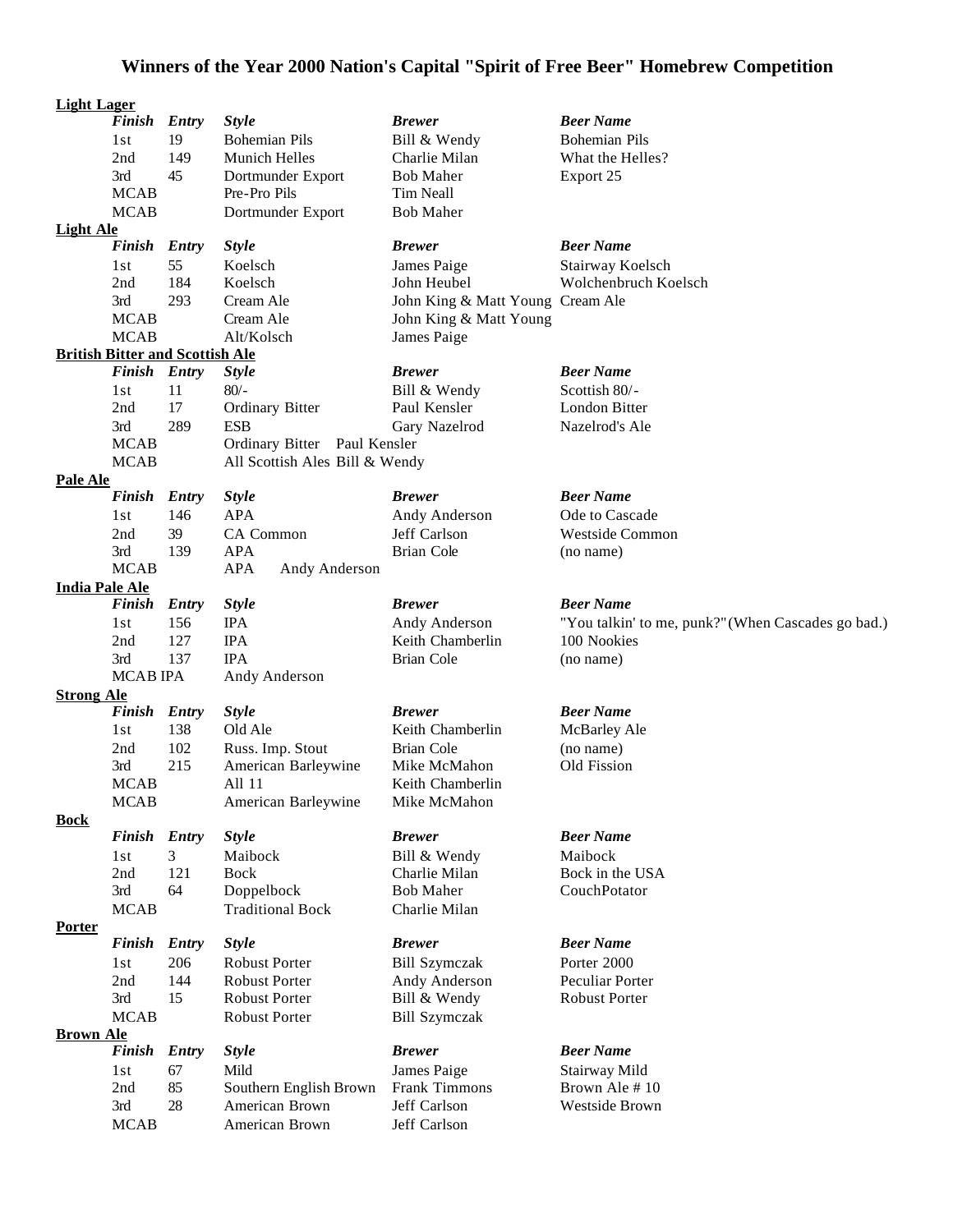|                     | <b>Finish</b>                  | <b>Entry</b> | <b>European Amber and Dark Lager</b><br><b>Style</b> | <b>Brewer</b>          | <b>Beer Name</b>                                    |
|---------------------|--------------------------------|--------------|------------------------------------------------------|------------------------|-----------------------------------------------------|
|                     | 1st                            | 562          | Oktoberfest                                          | Bill & Christie Newman | Mai O'fest                                          |
|                     | 2nd                            | 157          | Schwarzbier                                          | Andy Anderson          | Susan's Serendipitous Schwarzbier                   |
|                     | 3rd                            | 161          | Vienna                                               | George Fix             | Der Rosenkavalier                                   |
|                     | <b>MCAB</b>                    |              | All Amber                                            | Bill & Christie Newman |                                                     |
|                     | <b>MCAB</b>                    |              | All Dark                                             | Andy Anderson          |                                                     |
| <b>Stout</b>        |                                |              |                                                      |                        |                                                     |
|                     | <b>Finish</b>                  | <b>Entry</b> | <b>Style</b>                                         | <b>Brewer</b>          | <b>Beer Name</b>                                    |
|                     | 1st                            | 13           | Dry Stout                                            | Mike Riddle            | Guinness Clone                                      |
|                     | 2nd                            | 181          | Dry Stout                                            |                        | Ed Bielaus & Mark Polnasek Gaffney's Memorial Stout |
|                     | 3rd                            | 212          | <b>Sweet Stout</b>                                   | <b>Jay Reeves</b>      | <b>English Sweet Stout</b>                          |
|                     | <b>MCAB</b>                    |              | Dry Stout                                            | Mike Riddle            |                                                     |
| <b>Wheat</b>        |                                |              |                                                      |                        |                                                     |
|                     | <b>Finish</b>                  | <b>Entry</b> | <b>Style</b>                                         | <b>Brewer</b>          | <b>Beer Name</b>                                    |
|                     | 1st                            | 284          | Weizen                                               | <b>Brad Davison</b>    | Weiss to Virtue                                     |
|                     | 2nd                            | 72           | Weizen                                               | <b>Frank Timmons</b>   | Weizen #4                                           |
|                     | 3rd                            | 160          | Weizenbock                                           | AJ De Lange            | (no name)                                           |
|                     | <b>MCAB</b>                    |              | <b>Bavarian Weizen</b>                               | <b>Brad Davison</b>    |                                                     |
|                     | <b>Belgian and French Ales</b> |              |                                                      |                        |                                                     |
|                     | Finish Entry                   |              | <b>Style</b>                                         | <b>Brewer</b>          | <b>Beer Name</b>                                    |
|                     | 1st                            | 503          | Wit                                                  | Jim Layton             | (no name)                                           |
|                     | 2nd                            | 105          | Tripel                                               | Brian Cole             | (no name)                                           |
|                     | 3rd                            | 147          | Golden Strong                                        | Andy Anderson          | Devil of a Duvel                                    |
|                     | <b>MCAB</b>                    |              | All 18                                               | Brian Cole             |                                                     |
|                     | <b>MCAB</b>                    |              | Wit beer                                             | Jim Layton             |                                                     |
| <b>Lambic</b>       |                                |              |                                                      |                        |                                                     |
|                     | <b>Finish</b>                  | Entry        | <b>Style</b>                                         | <b>Brewer</b>          | <b>Beer Name</b>                                    |
|                     | 1st                            | 86           | Raspberry Lambic                                     | Dave Pyle              | R <sub>2</sub>                                      |
|                     | 2nd                            | 99           | Gueuze                                               | Dave Pyle              | Gueuzy Gueuze                                       |
|                     | 3rd                            | $\mathbf{1}$ | Cherry Lambic                                        | Dave Pyle              | K <sub>2</sub>                                      |
|                     | <b>MCAB</b>                    |              | Dave Pyle                                            |                        |                                                     |
|                     | <b>Specialty Beers</b>         |              |                                                      |                        |                                                     |
|                     | <b>Finish</b>                  | Entry        | <b>Style</b>                                         | <b>Brewer</b>          | <b>Beer Name</b>                                    |
|                     | 1st                            | 21           | Other Smoked Beer                                    | Lyle Brown             | Promoter Doppelbock                                 |
|                     | 2nd                            | 178          | Spiced Ale                                           | Andy Anderson          | Vishnu's Vengeance                                  |
|                     | 3rd                            | 82           | Spiced Brown Ale                                     | Kevin Jones            | Winter Snip                                         |
|                     | <b>Mead and Cider</b>          |              |                                                      |                        |                                                     |
|                     | Finish Entry                   |              | <b>Style</b>                                         | <b>Brewer</b>          | <b>Beer Name</b>                                    |
|                     | 1st                            | 561          | Cyser                                                | John Dittman           | Beez Kneez                                          |
|                     | 2nd                            | 14           | Mulberry Melomel                                     | Randy Paul             | Maroon & White                                      |
|                     | 3rd                            | 140          | <b>Blackberry Melomel</b>                            | <b>Brian Dueweke</b>   | <b>Blackberry Mead</b>                              |
|                     | <b>Third Place BOS</b>         |              |                                                      |                        |                                                     |
|                     | <b>Style</b>                   |              |                                                      | <b>Brewer</b>          | <b>Beer Name</b>                                    |
|                     | Mild                           |              |                                                      | James Paige            | Stairway Mild                                       |
|                     |                                |              |                                                      |                        |                                                     |
|                     | <b>Second Place BOS</b>        |              |                                                      |                        |                                                     |
|                     | <b>Style</b>                   |              |                                                      | <b>Brewer</b>          | <b>Beer Name</b>                                    |
|                     | <b>IPA</b>                     |              |                                                      | Andy Anderson          | "You talkin' to me, punk?" (When Cascades go bad.)  |
|                     |                                |              |                                                      |                        |                                                     |
| <b>Best Of Show</b> | <b>Style</b>                   |              |                                                      | <b>Brewer</b>          | <b>Beer Name</b>                                    |
|                     | Belgian Wit                    |              |                                                      | Jim Layton             | (no name)                                           |
|                     |                                |              |                                                      |                        |                                                     |

# **Congratulations to all of our SoFB winners! Keep up the good work!**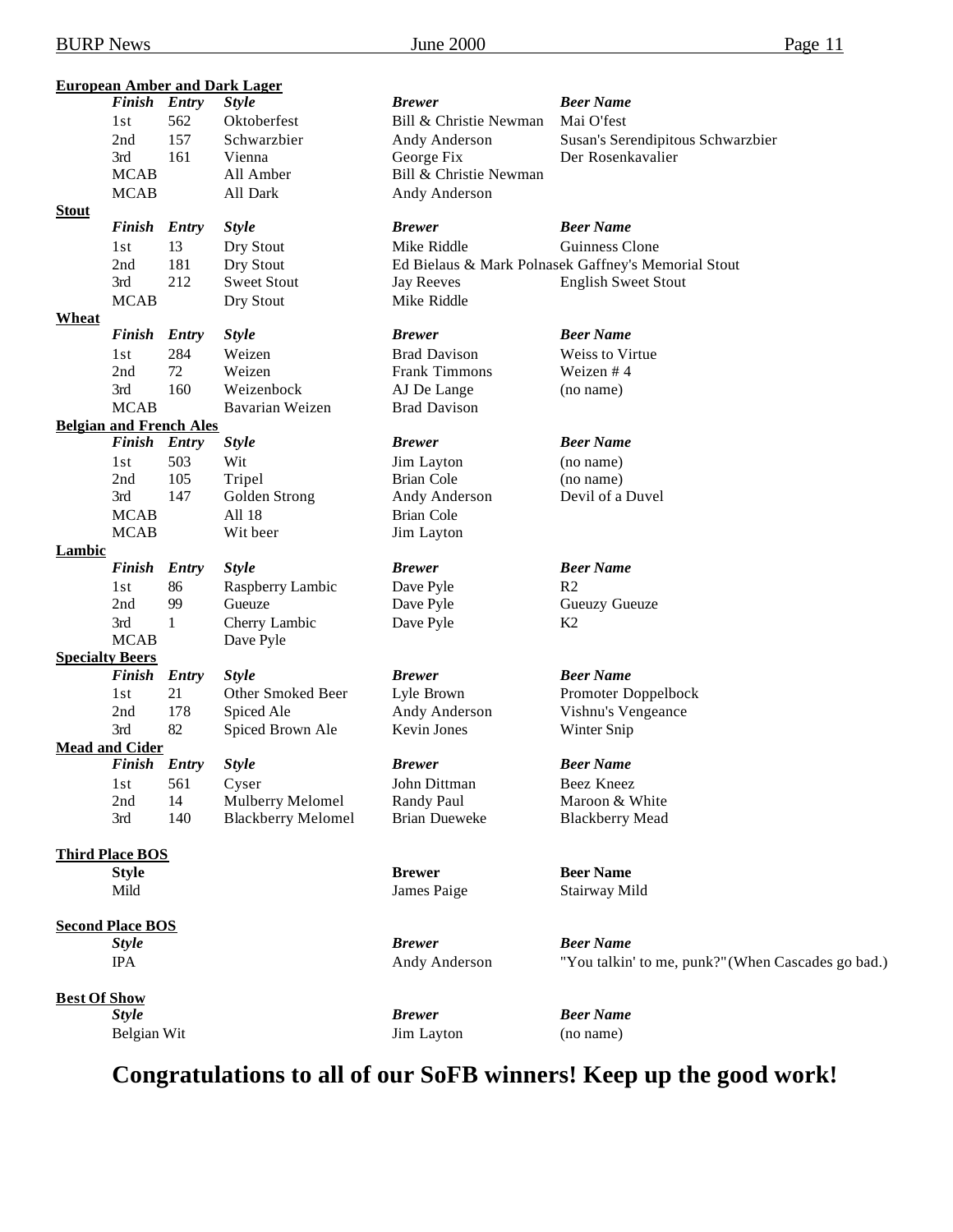## **The 2000 Spirit of Free Beer Sponsors**

"We must, indeed, all hang together or, most assuredly, we shall all hang separately." -- Ben Franklin

These words couldn't be truer for the world of real beer. Craft brewer, beer retailers, beer equipment suppliers, and home brewers all need to "hang together" or we will see our good beer world slowly die.

Below you see a list of this year's Spirit of Free Beer Sponsors. These are the businesses that gave freely to BURP so that the SoFB could maintain its reputation of one of the best home brew competitions in the country.

It is our turn to give back. When you are making a purchase and have a choice, choose to support our sponsors. When the opportunity arises don't forget to tell the management, brewer, and/or owner that you are with BURP and that you appreciate their support. These businesses will only continue to support BURP if they know that we are supporting them.

#### **As of June 14, 2000 Brewers United for Real Potables' 8th Annual Spirit of Free Beer Homebrew Competition Sponsors**

All About Beer: America's Foremost Beer Magazine, www.allaboutbeer.com American Home Association: Dedicated to the art and science of homebrewed beer, www.beertown.org/AHA/aha.htm Baltimore Brewing Company: Home of DeGroen's Beers, www.degroens.com Bare Bones Grill and Brewery: "Hand crafted beers and the area's finest live music", www.barebonesgrill.com Bower's Brewing Company: Owners of Brewers Alley (301-631-0089) and Summit Station (301-519-9400) Brew Pubs Belgique Groumande: "The original Belgian restaurant in the D.C. metropolitan area", www.monumental.com/belgique/ Boston Beer Company: "Brewers of Samuel Adams, Oregon Original, and Hard Care Cider, www.samadams.com Beer and Wine Masters: Beer and wine making supplies, 301-984-9557 Brandywine Brewing Company: Restaurant and Brewery, www.brandywinebrewing.com Brewer's Art: "A home for the Lovers of Fine Belgian Beer...", www.belgianbeer.com Brewery Ommegang: "Traditional Belgian Beers Brewed in America", www.belgianexperts.com/ommbeer.htm Brewtopia: Northern Virginia's Homebrew Supplier, 703-830-0300 Brickskeller: Dining House & Down Home Saloon, 202-293-1885 Briess Malting Company: "Since 1876", www.briess.com Cairo Wine and Liquor: " The Beer Capital of the Nation's Capitol", 202- 387-1500 California Concentrate Company: Producers of Alexander's Sun Country Malt Extract, 209-334-9112 Capitol City Brewing Co. - Shirlington: "Washington's Home Town Micro -Brewery Restaurant", www.capcitybrew.com Cascadia Importers: Importers of Coopers Brew Products, www.cascadiabrew.com/ Celebrator Beer News, "Brew News, Views, Rumors and Innuendo...", www.celebrator.com Clipper City Brewing Company: Brewers of Clipper City and Oxford brand beers, 410-247-7822 Crisp Malting Group: Creating Successful Partnerships, www.crispmalt.com Crosby and Baker: "Distributor of the finest supplies and ingredients for craft brewing and winemaking", www.crosby-baker.com Deep Creek Brewing Company: Great food, Great Beer, Great Service, www.deepcreekbrewing.com District Chop House and Brewery: Classic American Dining, 202-347-3434 DuClaw Brewing Company: It's Not Only What's In the Glass, It's What's Behind It! Quality Hand Crafted Beer, 410-515-3222 Frederick Brewing Company: Brewers of Blue Ridge, Wild Goose, Brimstone, and Hempen Ale brand beers, www.fredbrew.com Fresh Fields - Falls Church: "A Healthy Foods Supermarket", www.freshfields-wholefoods.com/ff/ffhome.html Fordham Brewing Company: "Annapolis' First & Finest Microbrewery", http://annearundelcounty.com/dining/ramshead.htm Four Corners Liquors and Home Brew Supply House: Bring the joy of your own foam to your own home, www.homebrewsupply.com Fromm, Mayer-Bass: One of the world's leading hop companies, www.fmbhops.com German Gourmet: Providing Northern Virginia with quality German meats and grocery items, 703-534-1908 Hop Tech Homebrewing Supplies: Serving Hombrewers since 1993, www.hoptech.com HopUnion: "Suppliers of hops and hop products to breweries throughout North American and the world", www.hopunion.com John Harvard's Brew House: "Honest Food. Real Beer", 202-783-2739 Koch's Koncepts: Innovative homebrew supply manufacturer, 301-587-5293 Legends Ltd.: Importers of Legendary Beer, 1-800-653-2531 Liquid Bread: Home of the OXYNATOR™ and CARBONATOR™, www.liquidbread.com Maryland Homebrew: Beer and wine making supplies, www.marylandhomebrew.com Mass. Bay Brewing Company: Brewers of the Harpoon family of Beers, www.harpoonbrewery.com Max's on Broadway: Maryland's largest selection of beer, www.maxs.com Merchant Du Vin: "America's Premier Specialty Beer Importer since 1978", www.merchantduvin.com Miles Smith, former owner of Brew America